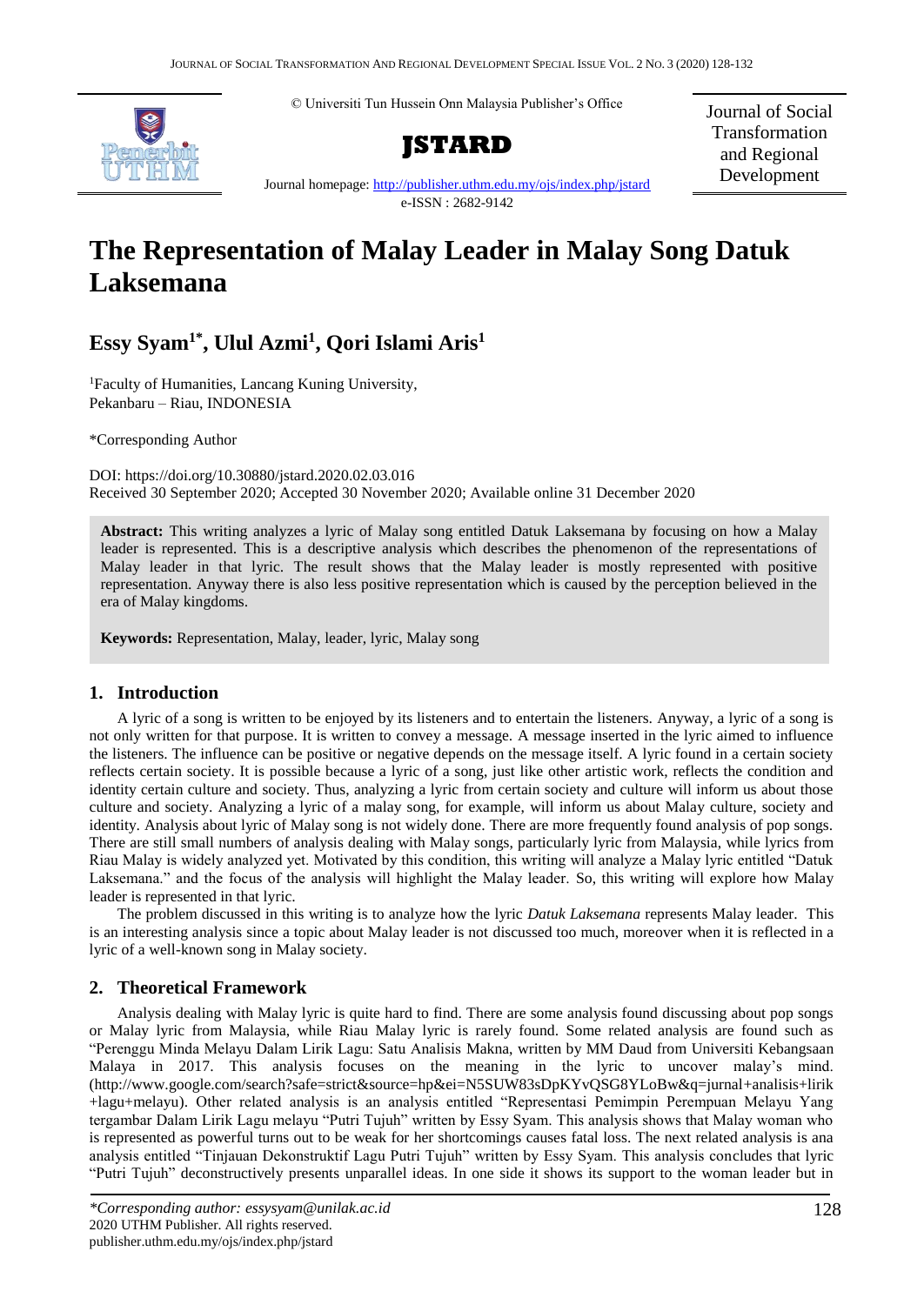other side it says something differently. So, from the search, it is found out that an analysis about the lyric of Datuk Laksemana is not found yet. Thus, this analysis is significant as reference for those who are interested to deal with this lyric.

## **Lyric and Popular Culture**

Analyzing popular culture covers a wide analysis which deal with topics considered trivial but contributes a lot to human. Lyric of songs are the products of popular culture which are enjoyed in relaxation. These popular cultures have conquered the world since the beginning of the 20<sup>th</sup> century so that the popular products have been created massively.

As the product of popular culture, a lyric can be used as effective tool to convey a message. In this case, media not only gives significant influence in conveying the message but is also able to change someone's way of thinking or even brainwash someone or group of people. This is possible because when someone is enjoying the product of popular culture, like a lyric, he/she is not in serious and critical condition in responding the lyric since he/she considers the activity is a spare time to enjoy and relax, so certain message or ideology is easily accepted without serious opposition. It shows that the products of popular culture can easily be accepted in the society because it is simple, it is a tool to get rid of tense and fatigue in life.

A message inserted in a lyric is a construction. The construction of a message is a social and interpretative activities as well as its reception. The receptions of the people from different social, economic and cultural background, create gap from various groups between productive aspects and the reception processes, between the interpretation of the message creators and those of the receptors which may cause distortion.

The signifying process in interpreting a text is signifying circulation. The message put by the encoder as part of the structured text and in the process of decoding the interpretation is not always parallel and correspondent with the interpretation of the encoder because in the process of interpretation there is always an open room for resistance since meaning is also determined by its readers 'social context. Thus, a message is not transferred instead, it is decoded. (Storey, 1996:9)

Stuart Hall classifies 3 text reading among others: dominated reader, negotiated reader and oppositional reader. The first reader's position, dominated reader is the position of readers who easily accept the message in the text. In this case, the readers accept the text as meant by the writer. That's why the readers are dominated by the text s/he reads. A bit different, Negotiated reader interprets the text more critically. This reader accepts the dominant code, but adapt it based on his/ her social condition. In this case, the reader doesn't easily accept a message instead questioning the truth critically before accepting it. Oppositional reader radically opposes the message encoded in a text because signifying system is very different. In this case, the reader should have enough knowledge in his/ her argument so the opposition can be argued convincingly. (Storey, 1996:12-13)

#### **Representation**

Representation is understood as processes in presenting something. This process is signifying process. In presenting something the signifying practice provides images which creates realistic effect from that representation. (2004:177) that's why a representation can be very convincing so that a representation is considered truth.

Just like two sides of coin, a representation always consists of two side: representative, the person or groups who represents other person or group and in other side, the represented, someone or a group who is represented by the representative.

Basically, the theory of representation provides the relation of these two groups (representative and represented), in which in the relation of these two, the representative having power to represent represented with his/her perception without the consent of the represented. This is urged by Gracia in Syam, who argues that "representation may be defined mostly as a relation between two persons the representative and the represented or constituent, with the representative holding the authority to perform various actions that incorporate the agreement of the represented."(2013:4))

So, representation not only presents something naive and trivial but also constructs a culture. A representation presented may have purpose opposing what it presents. In this case intrinsically, representation relates with power through selection process as part of creating the representation.

When we talk about representation from different groups for example, we are questioning the meaning of a black man, for instance, with the politic of representation, a black man does not reflect the essence of black itself, instead reflecting an identity which has been represented and believed as a black man with labels attached to him (usually negative). So, the politic of representation deals with power relation contains in the representation "black" which in the same time deconstructs the binary positions of black and white (2004:177). It shows that representation has strong relation with power.

A culturalist, Christopher Prendergast also argues the concept of representation. For him, representation comes from the word re*-present* which means "to make present again," or to exist again either with related way or partially or temporarily. (2009:8). Prendergast states that something presents here refers to something which is not there, but is considered to be there. From this condition, it indicates that representation has ability to present something so that it is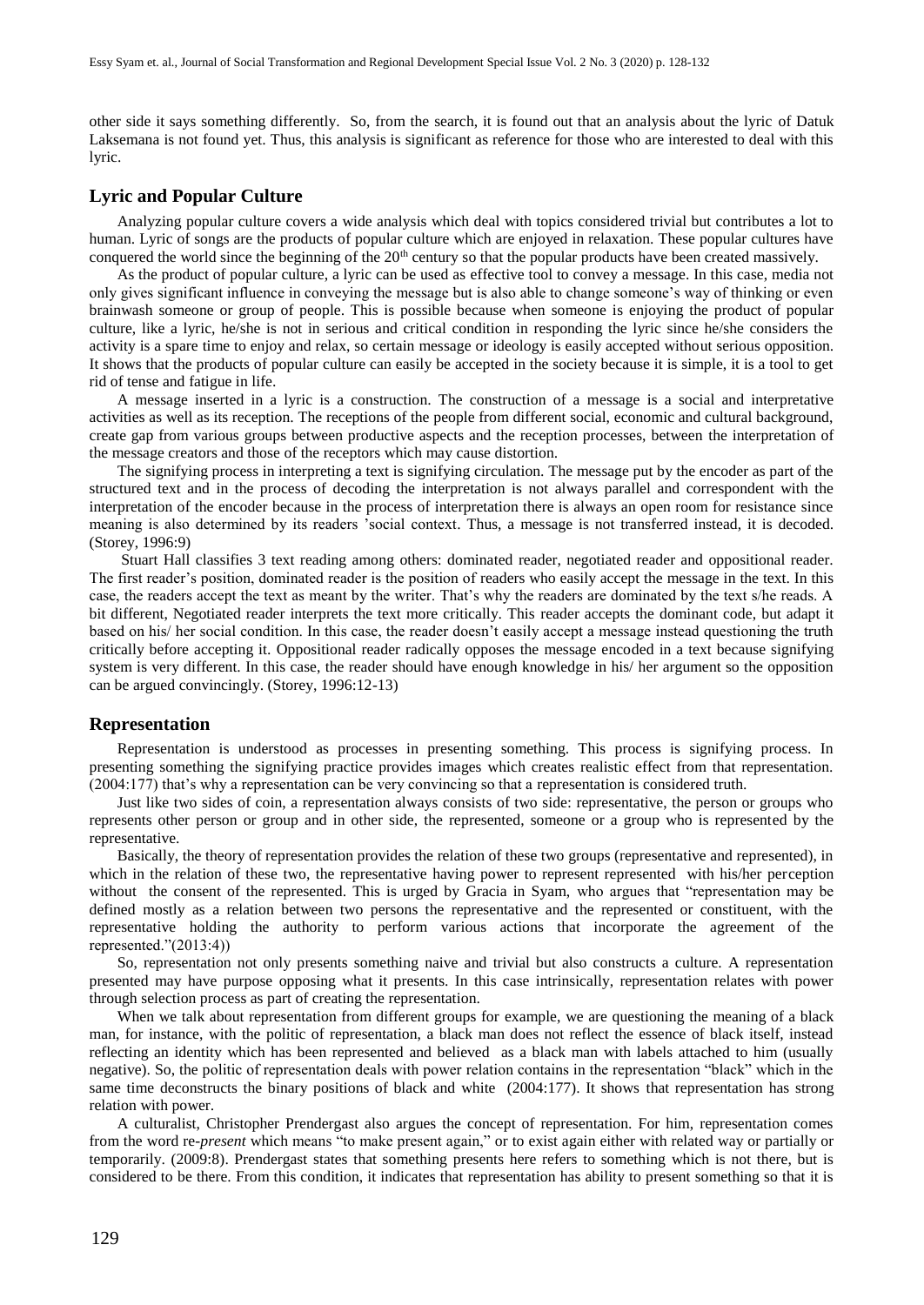seen. Besides, Prendergast also offers an idea the presence which is represented or substituting something to present something or someone or someone else. In this case, language becomes concrete. When someone says "cat", for example, the concept of cat exists brought by consciousness which is represented by that animal, even though no cat exists there. (2009:10)

Moreover, Stuart Hall in Webb also defines representation as the constructing meaning through language. Furthermore, Hall argues that representation is "the production of the meaning of the concepts in our minds through language."(2009:10). So, representation is the meaning construction through the medium of language to depict something based on someone's perception or the representative's perception.

In discussing about this idea, Constructionist approach is the appropriate approach in explaining it. Constructionist approach urges that social doer is the figure who constructs the meaning because social doer uses the concept system from his/her culture. (Hall, 1997: 24-25). This approach provides complex relation because word used in language contains representation which is the code in language, in more widely sense, to whole discourses which operate through various texts which put representation as the source of "the production of social knowledge," (Hall, 1997:42). Representation highlights various social practices which imply the power relation.

Besides, W. Said also discusses about representation by expressing the condition which shows how the West considers that the East is unable to represent itself, so with that excuse the West takes over the role to represent the east. The Representation done by the West towards the east creates the image (stereotype) attached to the east as the represented as afford to label. This labeling aims to weaken the represented and in the same time strengthening the representative.

#### **3. Methodology**

This analysis applies descriptive approach which describes a phenomenon exists in the text. Descriptive approach aims to accurately and systematically describe the characteristics of the phenomenon to answer and to understand it. In this case, it describes the representations of Malay leader reflected in a lyric of Malay song entitled "Datuk Laksemana".

#### **4. Discussion**

The analysis shows that the lyric *Datuk Laksemana* represents Malay leader who is wise, the leader who works for his people, the one who controls the sea and the leader who has superstitious power.

#### **Wise Leader**

Implicitly, this lyric expresses the life of Malay society which expects a leader who has main criterion that is wisdom. This criterion is very important because wise attitude should be possessed by a leader. Malay people put this criterion in priority that's why the word *bijak* (wise) is repeated several times in the lyric. *Datuk Laksemana bijak bestari*, this sentence is found in the first line as the opening of the song and is repeated in in the 19<sup>th</sup> line. So, implicitly this lyric says that someone who has no wisdom doesn't deserve to be a leader. A leader's wisdom is needed in order the decision made doesn't tyrannize and cause harm to the people. Then, that wisdom will create peace in the society.

By prioritizing wisdom as important criterion for a leader, Malay society realizes the big role of a leader in managing the life of the people. This criterion is not only expected by Malay people since anywhere a leader is expected to act wisely in doing his/ her role as leader. The representation of Malay leader who is wise in this lyric shows the respect and appreciation toward a leader. By representing a wise leader, it creates a positive image. In this case, the Malay people show that they are the people with dignity because having wise leader, the people or the society should be dignified and thus deserved to be respected. So, this positive representation aims to strengthen the dignity of Malay people.

#### **Working Leader**

Ideally, a leader works for his/her people. A good leader should keep questioning and thinking what should be given to the people. This lyric Datuk Laksemana shows that by expressing that a leader holds big responsibility which makes him/her keep thinking the people s/he leads in any circumstances, whether when s/he is sitting, or standing. It is implied from the second line of the lyric which says duduk menyirat, tegak mencari. This sentence says that a leader keeps thinking about his/her people. When s/he is sitting, he is thinking and when he is standing, he is also thinking to get solution to problems faced by his/her people. To strengthen this, the sentence is repeated in the 20<sup>th</sup> line.

The representation of a leader who works for his/her people is also a positive representation which indicates good value held by the Malay people. This lyric argues that a leader is not the person who command other to do something, instead s/he is the one who should do something or the one who should work for the people. So, becoming a leader is not a chance to have fun or to be respected by others, but it is a hard and serious responsibility. By so, this lyric tries to say that Malay leader understands the responsibility s/he holds so that s/he will feel ashamed if s/he doesn't fulfill the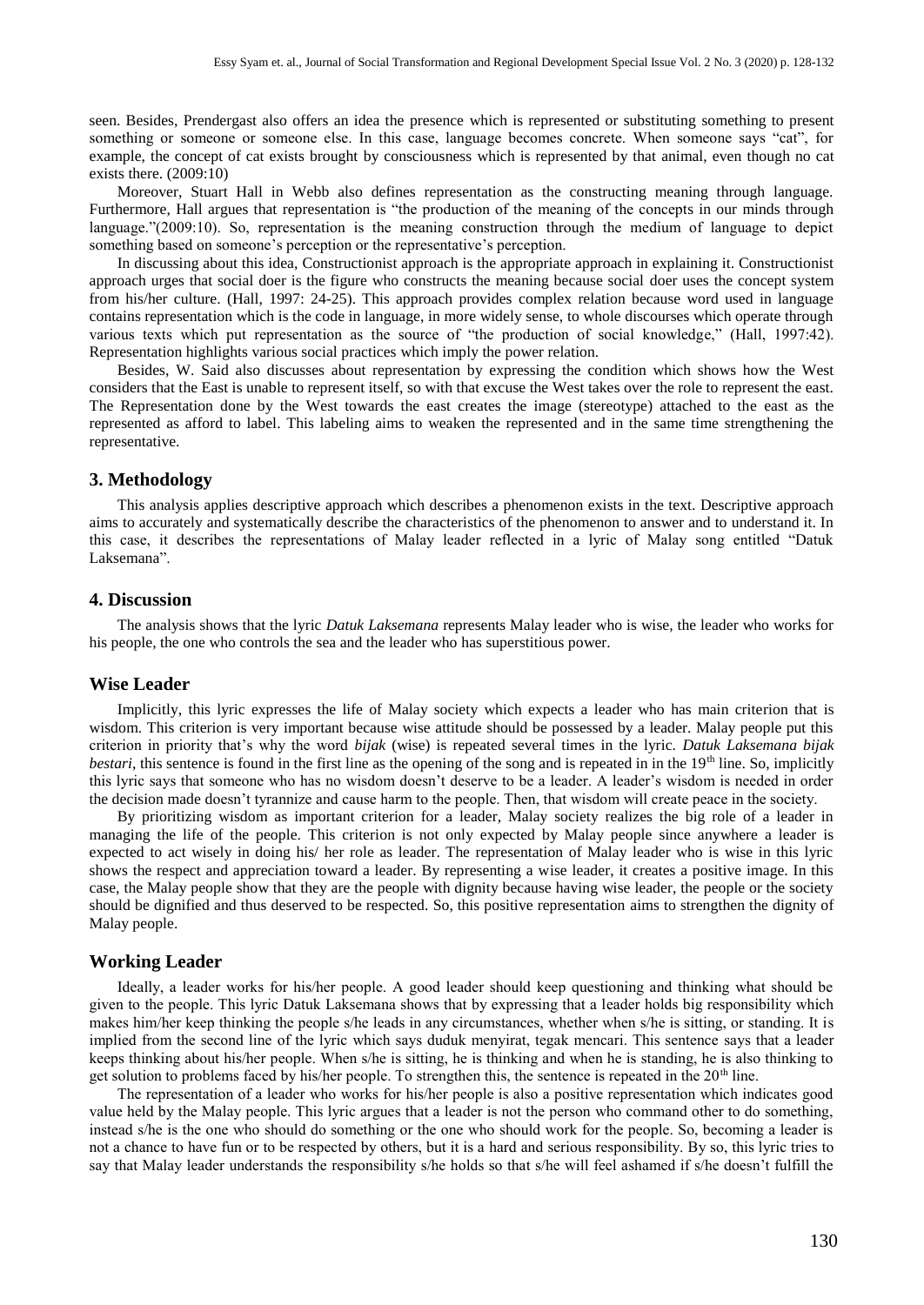responsibility and s/he will feel that s/he doesn't deserve the position when s/he ignores his/her duty. So. Once again, this lyric strengthns the positive image of the Malay people who aware of his/her duty and responsibility.

#### **Leader with Supernatural Power**

Datuk Laksemana is represented as a leader who has supernatural power, in which he has magical power. With this power is can easily catches Terubuk fish only by dipping his legs in Tanjung Jati (Jati cape). When he dips his legs Te  $<sup>th</sup>$  rubuk fish will come to him by themselves. In this case, Datuk Laksemana has supernatural power in which he can</sup> control living creature like fish to come to him so he can catch them easily. This can be seen in the  $3<sup>rd</sup>$  to  $6<sup>th</sup>$  line of the lyric.

> *Tersebut kisah Datuk Laksemana Di Tanjung Jati celupkan kaki Ikan terubuk datang hampiri Tuah diberi semula jadi*

This lyric explains his power and at the end of the lyric it informs that the supernatural or the magical power Datuk Laksemana has is obtained naturally. The sentence *Tuah diberi semula jadi* strengthens that. It indicates that a Malay leader inherits the supernatural power so it is not necessary for him to obtain that power because it is there with him automatically. So, the leader only needs to make good use of the power he has. To stress on it, the lyric also repeats the sentence in the  $21<sup>th</sup>$  to  $24<sup>th</sup>$  lines. With this supernatural power, Datuk Laksemana is represented as powerful person which leads to a belief that with that power he is a true hero by describing him as *satria sejati*, which is explicitly stated in the  $11<sup>th</sup>$ . So, having supernatural power is identified with magical, which is considered common and is taken for granted to be owned by a leader in Malay society.

The representation of Malay leader with his supernatural power, in one side, is considered common and appropriate possessed by a Malay leader. On the other side, it creates less positive image because having supernatural power is not recommended in Islam as the religion embraced by Malay people. A belief which believes that having supernatural power is bless to increase good value for a leader, is a belief influenced by Hinduism. It is possible that the lyric is written to describe Malay society in the era when Malay society was led by kingdoms where the kings having that magical power.

### **Leader who Controls the Sea**

Datuk Laksemana is represented as the sea controller which implicitly he is a great sailor. As the controller of the sea, Datuk Laksemana is represented as a hero or a knight who enthroned in Bukit Batu. So, Datuk Laksemana conquers Tanjung Jati which brings Tanjung Jati under his control and it is described in 7<sup>th</sup> to 10<sup>th</sup> lines.

> *Tersebut Datuk Laksemana Satria Raje di laut Datuk Laksemana Raje di laut Di Bukit Batu tempat tahtanya.*

Like other repeated lines, this line is also repeated in the  $13<sup>th</sup>$  to 16 lines to stress on the meaning and the message. The representation of a Malay leader who controls the sea is a positive representation because the representation implies the skill and power possessed by a leader. To control the sea is not an easy thing to do. Someone needs to have adequate skill and knowledge to detect the condition of the sea. With those skill and knowledge the person can decide when to sail safely and how to save himself when the sea is not in good condition. He should also be able to predict the big or small waves and he can overcome the situation appropriately, he understands the life surround the sea in the maritime country. So, the representation of a leader who controls the sea shows good quality of a leader who understands his nature environment condition and with this understanding he can decide certain problem correctly and overcome a problem well.

*Laksemana* is represented as a leader who has supernatural power, in which he has magical power. With this power, it is can easily catches *Terubuk* fish only by dipping his legs in Tanjung Jati.

#### **5. Conclusion**

From the analysis, it can be concluded that the lyric Datuk Laksemana represents Malay leader with positive representations such as representing him as wise leader, leader who works for his people and leader who controls the sea. These representations create positive significations to strengthen the positive quality possessed by a Malay leader. Besides, this lyric also represents a Malay leader of having supernatural or magical. This representation is not parallel with Malay people who are identical with Islam since Islamic teaching doesn't recommend its follower to have such kind of power. This representation creates less positive signification. Anyway it is considered accepted in the era when